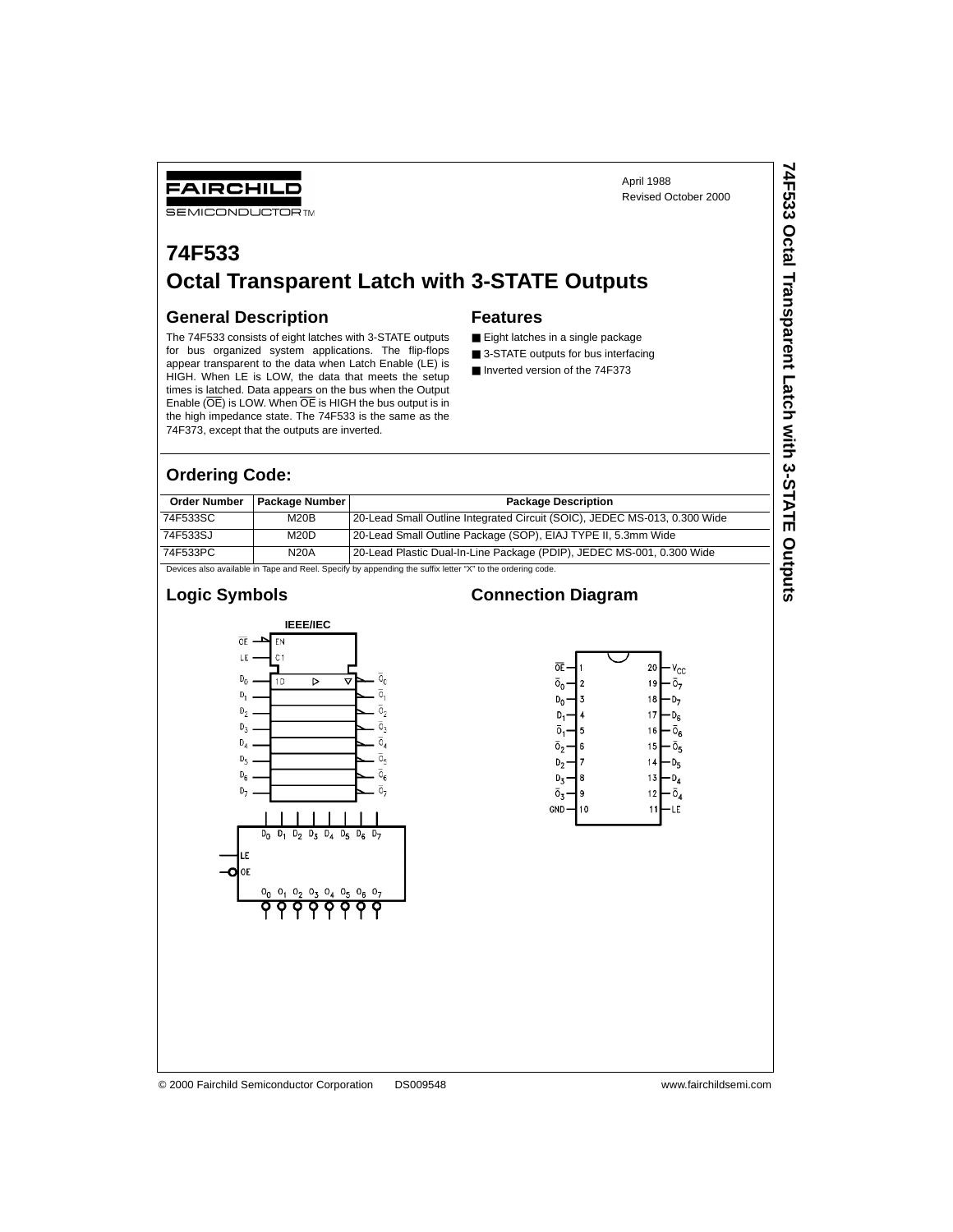# **74F533**

#### **Unit Loading/Fan Out**

| <b>Pin Names</b> | <b>Description</b>               | U.L.            | Input I <sub>IH</sub> /I <sub>II</sub>  |  |  |
|------------------|----------------------------------|-----------------|-----------------------------------------|--|--|
|                  |                                  | <b>HIGH/LOW</b> | Output I <sub>OH</sub> /I <sub>OI</sub> |  |  |
| $D_0 - D_7$      | Data Inputs                      | 1.0/1.0         | 20 uA/-0.6 mA                           |  |  |
| LE.              | Latch Enable Input (Active HIGH) | 1.0/1.0         | 20 µA/-0.6 mA                           |  |  |
| <b>OE</b>        | Output Enable Input (Active LOW) | 1.0/1.0         | 20 uA/-0.6 mA                           |  |  |
| $O_0 - O_7$      | Complementary 3-STATE Outputs    | 150/40 (33.3)   | $-3$ mA/24 mA (20 mA)                   |  |  |

#### **Function Table**

|           | Output    |   |                           |
|-----------|-----------|---|---------------------------|
| <b>LE</b> | <b>OE</b> | D | O                         |
| Н         |           | Н |                           |
| н         |           |   | Н                         |
|           |           | X | $\overline{\mathrm{o}}_0$ |
| x         | н         | x | $\overline{z}$            |

H = HIGH Voltage Level<br>L = LOW Voltage Level

 $X =$  Immaterial

#### **Logic Diagram**

#### **Functional Description**

The 74F533 contains eight D-type latches with 3-STATE output buffers. When the Latch Enable (LE) input is HIGH, data on the  $D_n$  inputs enters the latches. In this condition the latches are transparent, i.e., a latch output will change state each time its D input changes. When LE is LOW, the latches store the information that was present on the D inputs a setup time preceding the HIGH-to-LOW transition of LE. The 3-STATE buffers are controlled by the Output Enable (OE) input. When OE is LOW, the buffers are in the bi-state mode. When OE is HIGH the buffers are in the high impedance mode but this does not interfere with entering new data into the latches.

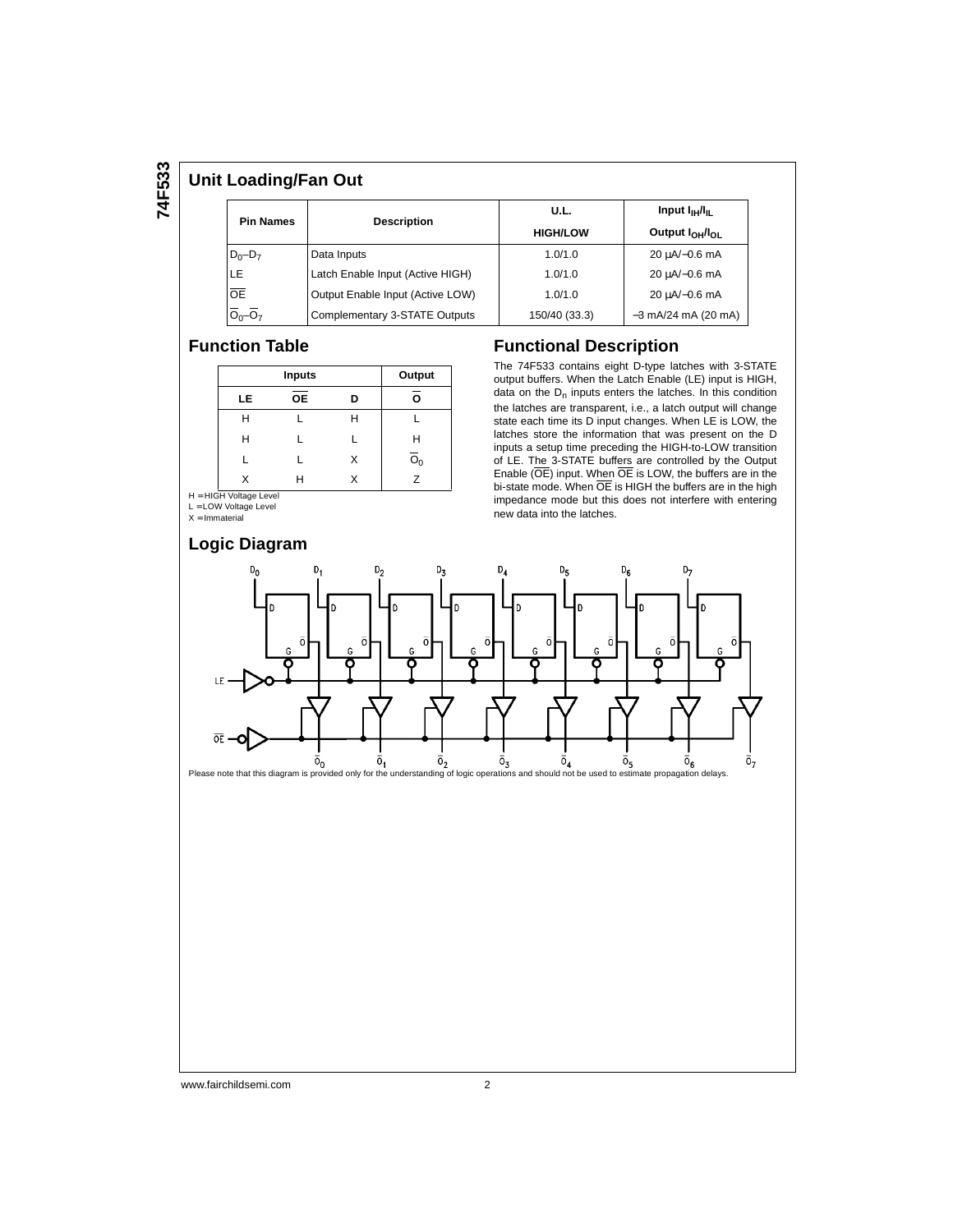#### **Absolute Maximum Ratings**(Note 1) **Recommended Operating**

|                                     | $-65^{\circ}$ C to $+150^{\circ}$ C |
|-------------------------------------|-------------------------------------|
| Storage Temperature                 |                                     |
| Ambient Temperature under Bias      | $-55^{\circ}$ C to $+125^{\circ}$ C |
| Junction Temperature under Bias     | $-55^{\circ}$ C to $+150^{\circ}$ C |
| V <sub>CC</sub> Pin Potential to    |                                     |
| Ground Pin                          | $-0.5V$ to $+7.0V$                  |
| Input Voltage (Note 2)              | $-0.5V$ to $+7.0V$                  |
| Input Current (Note 2)              | $-30$ mA to $+5$ 0 mA               |
| <b>Voltage Applied to Output</b>    |                                     |
| in HIGH State (with $V_{CC} = 0V$ ) |                                     |
| <b>Standard Output</b>              | $-0.5V$ to $V_{CC}$                 |
| 3-STATE Output                      | $-0.5V$ to $+5.5V$                  |
| <b>Current Applied to Output</b>    |                                     |
| in LOW State (Max)                  | twice the rated $I_{\Omega}$ (mA)   |
| ESD Last Passing Voltage (Min)      | 4000V                               |

## **Conditions**

Free Air Ambient Temperature 0°C to +70°C Supply Voltage  $+4.5V$  to  $+5.5V$ 

**74F533**

**Note 1:** Absolute maximum ratings are values beyond which the device may be damaged or have its useful life impaired. Functional operation under these conditions is not implied.

**Note 2:** Either voltage limit or current limit is sufficient to protect inputs.

### **DC Electrical Characteristics**

| Symbol            | Parameter                    |                        | Min   | Typ | Max    | Units          | $V_{CC}$ | <b>Conditions</b>                |
|-------------------|------------------------------|------------------------|-------|-----|--------|----------------|----------|----------------------------------|
| $V_{\text{IH}}$   | Input HIGH Voltage           |                        | 2.0   |     |        | $\vee$         |          | Recognized as a HIGH Signal      |
| $V_{\rm IL}$      | Input LOW Voltage            |                        |       |     | 0.8    | $\overline{V}$ |          | Recognized as a LOW Signal       |
| $V_{CD}$          | Input Clamp Diode Voltage    |                        |       |     | $-1.2$ | $\vee$         | Min      | $I_{IN} = -18$ mA                |
| $V_{OH}$          | Output HIGH                  | $10\%$ V <sub>CC</sub> | 2.5   |     |        |                |          | $I_{OH} = -1$ mA                 |
|                   | Voltage                      | 10% V <sub>CC</sub>    | 2.4   |     |        | $\vee$         | Min      | $I_{OH} = -3 mA$                 |
|                   |                              | 5% V <sub>CC</sub>     | 2.7   |     |        |                |          | $I_{OH} = -1$ mA                 |
|                   |                              | 5% V <sub>CC</sub>     | 2.7   |     |        |                |          | $I_{OH} = -3 mA$                 |
| $V_{OL}$          | Output LOW Voltage           | 10% V <sub>CC</sub>    |       |     | 0.5    | $\overline{V}$ | Min      | $I_{\Omega I}$ = 24 mA           |
| Iн                | Input HIGH Current           |                        |       |     | 5.0    | μA             | Max      | $V_{IN} = 2.7V$                  |
| $I_{\text{BVI}}$  | Input HIGH Current           |                        |       |     | 7.0    | μA             | Max      | $V_{IN} = 7.0V$                  |
|                   | <b>Breakdown Test</b>        |                        |       |     |        |                |          |                                  |
| <b>I</b> BVIT     | Input HIGH Current           |                        |       |     | 0.5    | mA             | Max      | $V_{IN} = 5.5V$                  |
|                   | Breakdown (I/O)              |                        |       |     |        |                |          |                                  |
| $I_{CEX}$         | Output HIGH                  |                        |       |     | 50     |                | Max      |                                  |
|                   | Leakage Current              |                        |       |     |        | μA             |          | $V_{\text{OUT}} = V_{\text{CC}}$ |
| $V_{ID}$          | Input Leakage                |                        | 4.75  |     |        | $\vee$         | 0.0      | $I_{ID} = 1.9 \mu A$             |
|                   | Test                         |                        |       |     |        |                |          | All Other Pins Grounded          |
| $I_{OD}$          | Output Leakage               |                        |       |     | 3.75   | μA             | 0.0      | $VION = 150 mV$                  |
|                   | <b>Circuit Current</b>       |                        |       |     |        |                |          | All Other Pins Grounded          |
| $I_{\parallel L}$ | Input LOW Current            |                        |       |     | $-0.6$ | mA             | Max      | $V_{IN} = 0.5V$                  |
| $I_{OZH}$         | Output Leakage Current       |                        |       |     | 50     | μA             | Max      | $V_{\text{OUT}} = 2.7V$          |
| $I_{OZL}$         | Output Leakage Current       |                        |       |     | $-50$  | μA             | Max      | $V_{\text{OUT}} = 0.5V$          |
| $I_{OS}$          | Output Short-Circuit Current |                        | $-60$ |     | $-150$ | mA             | Max      | $V_{\text{OUT}} = 0V$            |
| $I_{ZZ}$          | <b>Bus Drainage Test</b>     |                        |       |     | 500    | μA             | 0.0V     | $V_{\text{OUT}} = 5.25V$         |
| $I_{CCZ}$         | Power Supply Current         |                        |       | 41  | 61     | mA             | Max      | $V_{\Omega}$ = HIGH Z            |